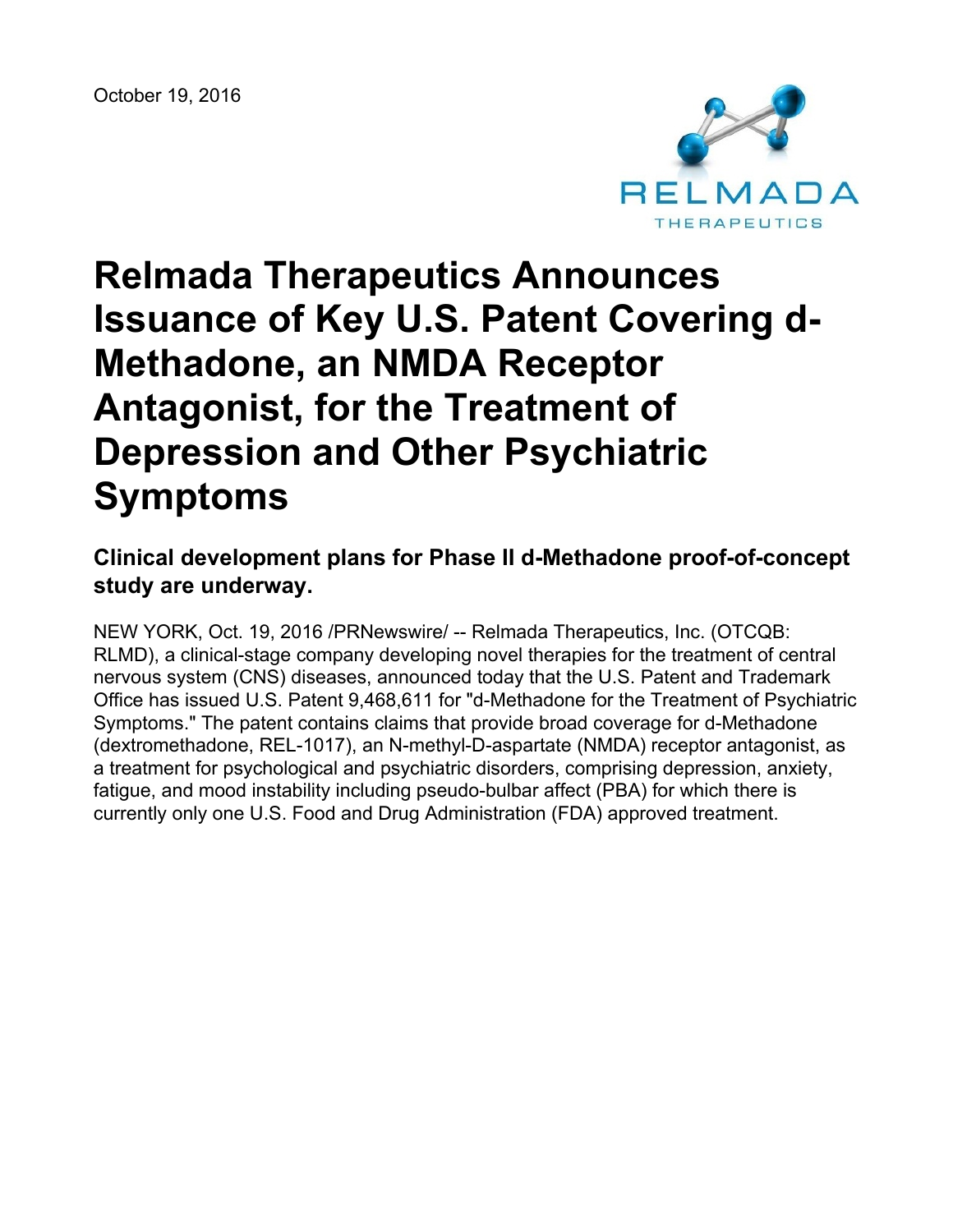

"The issuance of this key patent, which covers our lead product candidate REL-1017, further expands our intellectual property position," said Sergio Traversa, CEO of Relmada Therapeutics. "We look forward to initiating a Phase II proof-of-concept study with REL-1017 as a rapidly acting depression treatment as soon as feasible."

In May 2016, Relmada reported positive results from an in vivo study to determine whether REL-1017 elicits antidepressant-like effects within 24 hours after a single administration based on results of the forced swim test, a well-validated animal model to predict antidepressant effects. At all doses tested, REL-1017 significantly decreased immobility of rats compared to the vehicle, suggesting antidepressant-like activity. In addition, the effect of REL-1017 on immobility at the two highest doses tested was larger than the effect seen with ketamine, a noncompetitive NMDA receptor antagonist that has been thoroughly characterized in this model and has demonstrated rapid onset of activity in several clinical studies targeting treatment of depression, but has also been shown in multiple studies to present a high risk of toxicity.

#### **About d-Methadone (dextromethadone, REL-1017)**

Relmada's lead product candidate, REL-1017, is a new chemical entity (NCE) being developed as a rapid acting, oral agent for the treatment of depression, neuropathic pain, and/or other potential CNS pathological conditions. The Company has completed Phase I single and multiple ascending dose studies and has confirmed safety, tolerability, and dose range for planned Phase II studies in treatment-resistant depression (TRD).

As an enantiomer of racemic methadone, REL-1017 has been shown to possess NMDA antagonist properties with virtually no opioid activity at the expected therapeutic doses. The activation of NMDA receptors has been associated with both depression and neuropathic pain and it is expected that REL-1017 will have a role in depression and pain management by blocking this activity. In contrast, racemic methadone is a long-acting narcotic used in the treatment of various pain states and as a substitution therapy in opioid addiction and is associated with typical opioid side effects.

REL-1017's mechanism of action, as a non-competitive NMDA channel blocker or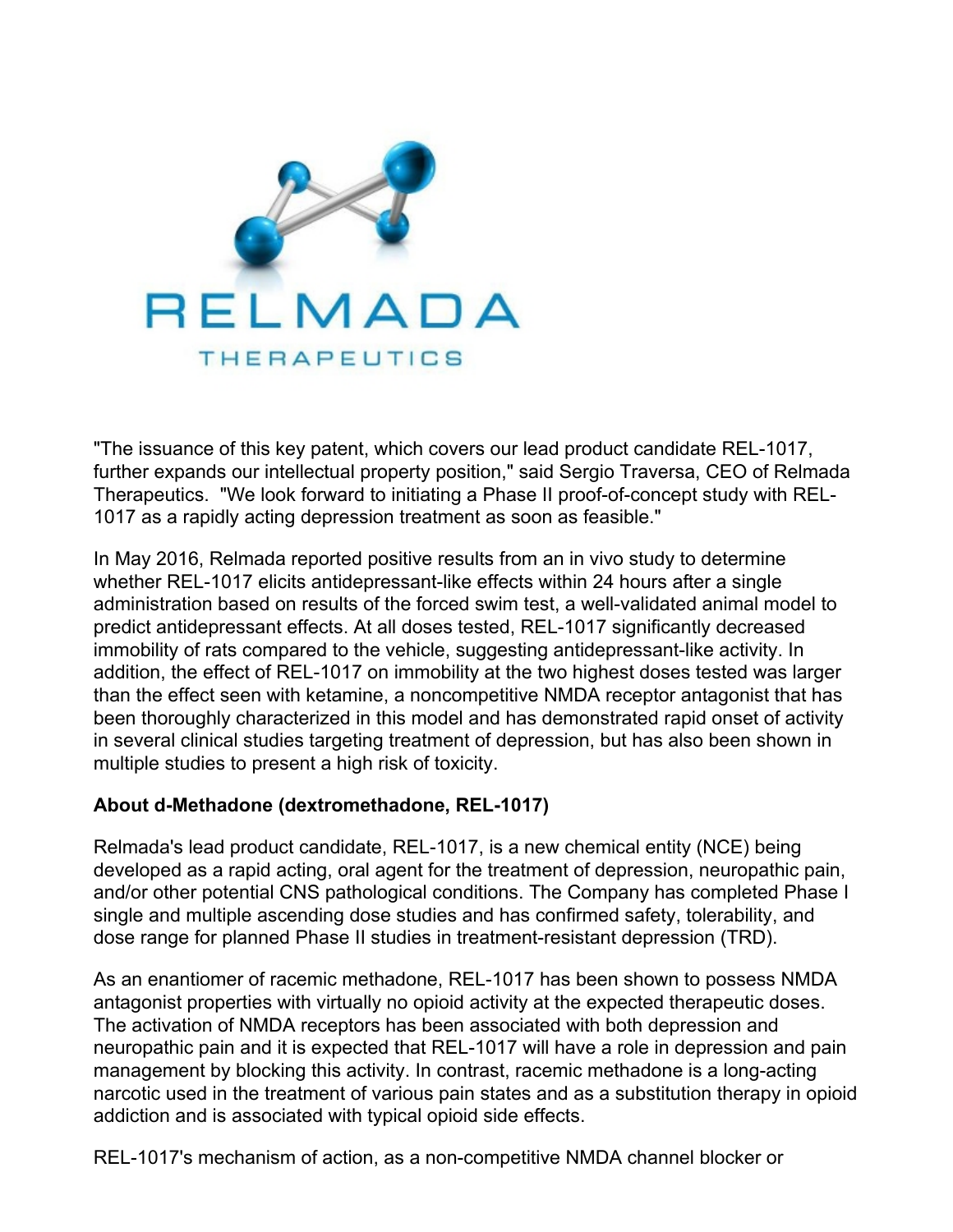antagonist, is fundamentally differentiated from all commercially available antidepressants, as well as all atypical antipsychotics used adjunctively with standard, FDA-approved antidepressants.

### **About Relmada Therapeutics, Inc.**

Relmada Therapeutics is a clinical-stage, publicly traded biotechnology company developing novel versions of proven drug products together with new chemical entities that potentially address areas of high unmet medical need in the treatment of central nervous system (CNS) diseases. The Company has a diversified portfolio of four products at various stages of development, including d-Methadone (dextromethadone, REL-1017), an N-methyl-D-aspartate (NMDA) receptor antagonist for depression and neuropathic pain; LevoCap ER (REL-1015), an abuse resistant, sustained release dosage form of the opioid analgesic levorphanol; oral buprenorphine (BuTab, REL-1028), an oral dosage form of the opioid analgesic buprenorphine; and topical mepivacaine (MepiGel, REL-1021), an orphan drug designated topical formulation of the local anesthetic mepivacaine. The Company's product development efforts are guided by the internationally recognized scientific expertise of its research team. The Company's approach is expected to reduce clinical development risks and costs while potentially delivering valuable products to address areas of high unmet medical needs. For more information, please visit Relmada's website at: [www.relmada.com](http://www.relmada.com/).

## **Forward-Looking Statements**

The Private Securities Litigation Reform Act of 1995 provides a safe harbor for forwardlooking statements made by us or on our behalf. We may from time to time make written or oral statements in this letter, the proxy statements filed with the SEC communications to stockholders and press releases which constitute "forward-looking statements" within the meaning of Section 27A of the Securities Act of 1933 and Section 21E of the Securities Exchange Act of 1934. These forward-looking statements are based upon management's current expectations, estimates, assumptions and beliefs concerning future events and conditions and may discuss, among other things, anticipated future performance, expected product development, product potential, future business plans and costs. Any statement that is not historical in nature is a forward-looking statement and may be identified by the use of words and phrases such as "expects," "anticipates," "believes," "will," "will likely result," "will continue," "plans to" and similar expressions. No forward-looking statement can be guaranteed and actual results may differ materially from those projected. Relmada undertakes no obligation to publicly update any forward-looking statement, whether as a result of new information, future events, or otherwise. Readers are cautioned that it is not possible to predict or identify all of the risks, uncertainties and other factors that may affect future results and that the risks described herein should not be considered to be a complete list.

#### **Contact**

Investor Contact: Michael Becker, Chief Financial Officer Relmada Therapeutics Inc. Tel: 646-677-3857